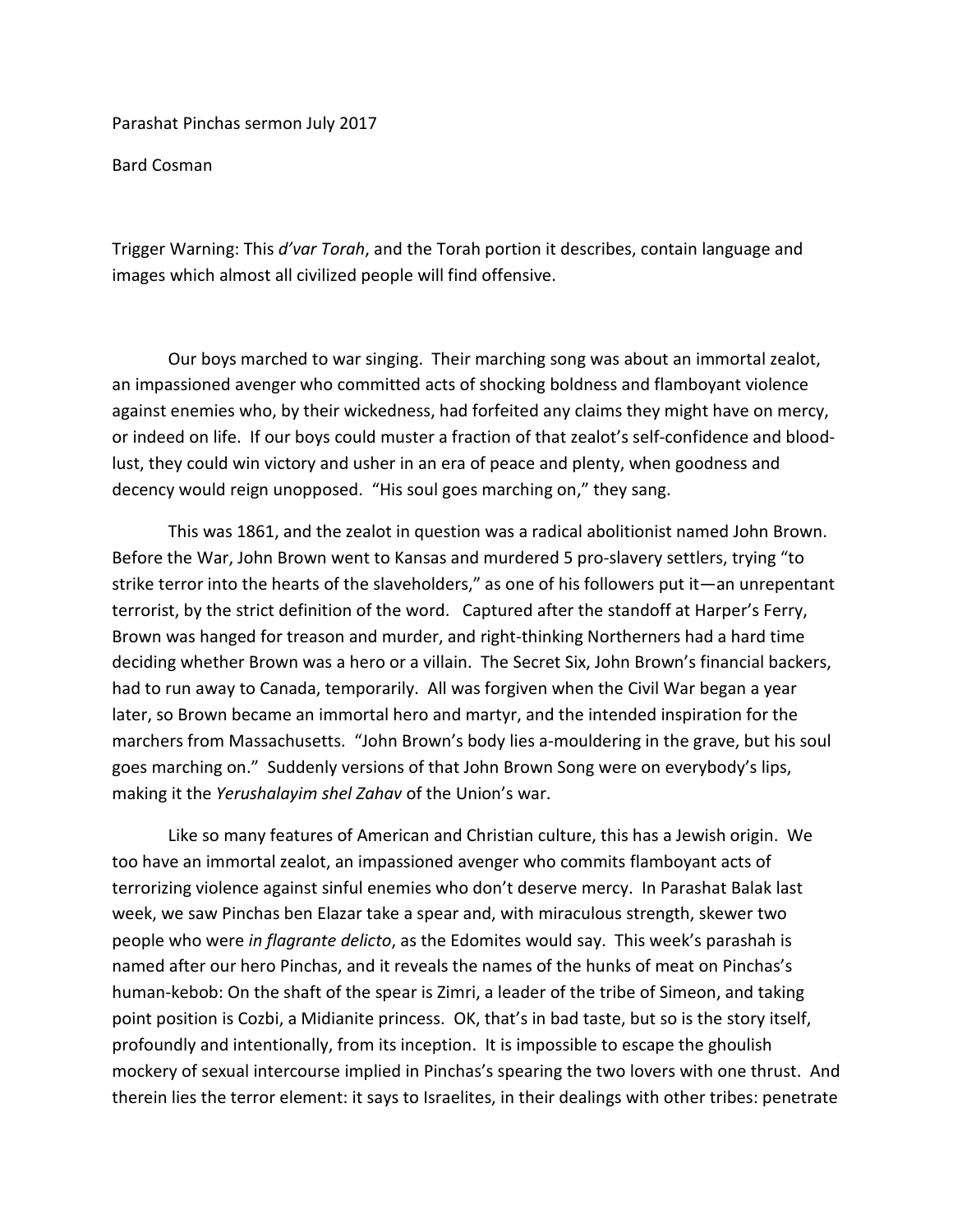not, lest you be penetrated. In the Midrash Rabbah, the rabbis detail the course that the spear took through the anatomies of Zimri and Cozbi, and they clearly understand that this is supposed to be an obscene story.

It is also a story of heroism, of action in the face of adversity and societal paralysis. According to Midrash, always charmingly anachronistic, Pinchas was in the Sanhedrin, just one citizen out of many, when they were debating what if anything they could possibly do about the peculations of people like Zimri, and the resulting plague that had taken the lives of 24,000 Israelites. Pinchas arose from the debate without a word, hiding the spearhead in his shirt, and using the spear-shaft as a walking stick. In the words of John Brown, "These men are all talk. What we need is action—action!"

"Man," says the poet, referring to civilized man—"Man propounds negotiations, Man accepts the compromise. / Very rarely will he squarely push the logic of a fact / To its ultimate conclusion in unmitigated *act.*" Civilization, in this case, is rabbinic Judaism; we Jews are a religious civilization—People of the Book, who in our civilized way, prize argument and respect opinion. But sometimes we have trouble deciding upon action, so we debate and deliberate and then there's uncivilized Pinchas, quietly walking out of the meeting room, with his hands in his pockets. Is that man really one of us?

The word Hashem uses to praise Pinchas is *kin'ah*, or zeal: *"b'kan'oh et-kin-ati—*with his zeal he wreaked my vengeance" is an approximate translation (Num 25:11). The same root, meaning 'zealous' or 'passionate,' with a connotation of 'vengeful,' is what ties the haftarah to Pinchas's Torah portion: in the usual haftarah for Pinchas (today's is different, because we're in the '3 weeks' period), you see Elijah, running from the queen's police and feeling sorry for himself. Elijah complains to G-d in self-justification: "*kanno kinneiti laShem*—I have been exceedingly zealous for G-d." Yes, he sure had been—Elijah had just killed 450 prophets of Baal. As Meshi, a contemporary commentator, points out, it was just that zealous violence that got Elijah fired from his prophet's position by Hashem, the only one among the prophets to be told by G-d to 'hang up his gloves,' so it might be that the haftarah is chosen to criticize rather than simply to complement the Torah portion. But among historical commentators, Pinchas and Elijah have so much in common that the rabbinic tradition can be summarized by the statement, Pinchas *is* Elijah [Pirke R El 47; Targ Yer on Num 25:12].

Let's see how Pinchas's zealous act mattered. There is a plague going on, and thousands of Israelites have already died. The plague is brought by Hashem in response to the Israelite men's whoring with Moabite and Midianite women, the so-called Sin of Ba'al-Peor. All the Israelite leaders, including Moses, recognize there's a big problem, but only Pinchas is inspired to take action. And as soon as he spears Zimri and Cozbi, the plague ceases abruptly. 24,000 have died, but the almost-human-sacrifice of Zimri stops the plague cold.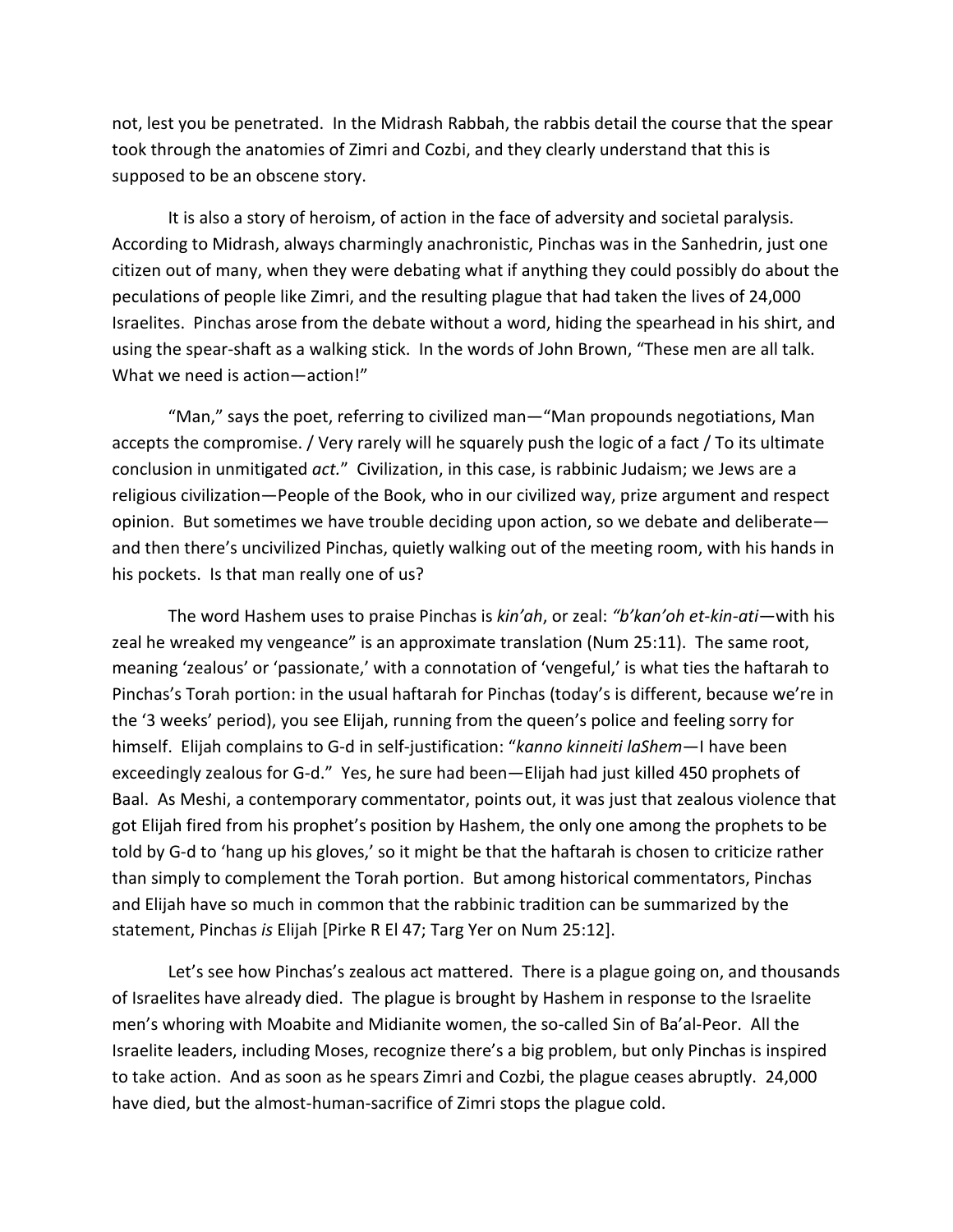A political assassin is a typically concerned that his message gets across correctly, and a terrorist is constantly concerned that she is really striking fear into the target audience; knowing these things, one can almost hear the voice of Pinchas. It's the voice of a performance artist, trying to maximize the shock value of his work. "What should I call this installation?" asks Pinchas, raising the two corpses aloft on his spear, with his miraculous strength. "How about *All's Fair in Love and War*? But perhaps that's in bad taste—how about *Still Life with Transgression*? Would anybody like to see a second run-through?" *Nothing* Pinchas does can be within the bounds of propriety—that's his trademark. And yet, the commentators hold their noses and praise Pinchas for obeying a little-known law that even Moses the lawgiver had forgotten. Tractate Sanhedrin cites a law, tailor-made for Pinchas, that says if an Israelite man cohabits with a Midianite woman, then any zealot may freely kill him, as long as it's in done public and done with selfless, zealous passion. Pinchas gets praise for knowing this law and carrying it out to the letter. In other words, not to put too fine a point on it, Pinchas carries the law on the tip of his spear. Or, to put it scientifically, a Pinchas-like entity creates a local distortion in the Law Continuum such that all of its actions become legal. As the poet says, he's "that other Law we live by." $1$  But, holding their own, the rabbis also say that if Pinchas were to have asked for advice, they still would have said 'no—don't kill Zimri—that would be murder.'

Now let's carry that one more logical step: the rabbis are admitting that they, or their avatars in the imagined past, would actually not have sanctioned Pinchas's rash and inspired act of violence, the very act that saved the Jewish people. But if Hashem was waiting for just this act to end the plague, then absent the act, the plague should continue. Maybe 44,000 Jews would die; maybe they would *all* die—after all, Hashem did state that he was about to destroy the Jewish people (Num25:11) until Pinchas intervened. So the rabbis are saying something quite astonishing: that they would not condone violent action of this sort, even though the fate of the whole *Klal Yisrael* hung in the balance. And that's why Pinchas, like Elijah, had better be immortal: not in every age, thank Goodness, but in many ages, situations arise in which the deliberative governing body of Jewish leaders just isn't up to ensuring Jewish survival, and to their credit, they admit as much. When survival is threatened, the Senate, as it were, suspends itself and appoints a Dictator, as it were. And they say "Please, strong man of action, do what whatever you strong men of action do. If it's bloody or dirty or in bad taste, just call us back when it's over."

And indeed, at times of existential threat, strong and zealous women of action have arisen and have made our enemies spill their blood and brains. Judith, Yael, Deborah, and Yiftach, the Maccabee brothers—lineal descendants of Pinchas, by the way—the Bielski brothers, the fighters of Irgun—take your pick as we approach the contentious present.

<span id="page-2-0"></span> $1$  This and previous quotation from Kipling, "The Female of the Species," 1911.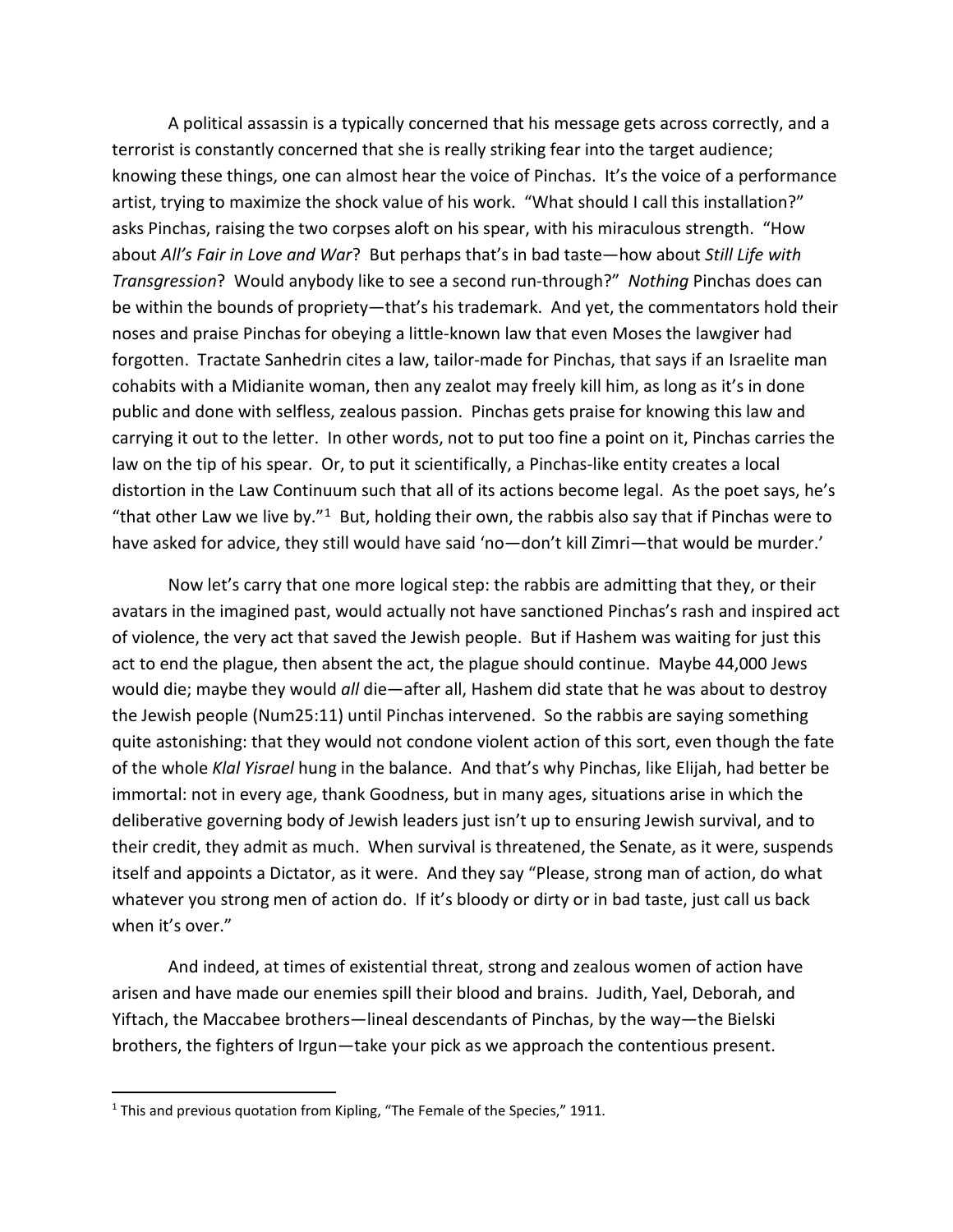Lawless people answering to a higher calling, violating social norms, acting passionately and with bloodshed, sometimes even blood-lust, for the sake of the People's survival—incarnations of Pinchas ben Elazar. They don't always win their fights: think of the Zealots in the Great Revolt against the Romans. But there is something immortal about them. When the rabbis say "Pinchas is Elijah," it does seem like Pinchas has a strong share in Elijah's fabled immortality.

And there is another timeless attribute of Elijah, which is heralding the Messiah. Does Pinchas do that too? With his zeal and taste for violence, Pinchas should fit right in with Jewish eschatology. The wars that precede the Messianic Era are a good place for a bloody-minded zealot with prior field experience—as we'll see in next week's Torah portion, Pinchas went along as the religious commissar on the expedition to exterminate the Midianites (Num 31:6), and later he performed that same function in the punitive war against the Tribe of Benjamin (Judges 20:28).

While it is not explicit in Jewish lore that Pinchas heralds Messiah, at least some Americans have given him that role. Let's go back to that song, "John Brown's Body." To follow it, we have to know that in the Christian dispensation, John the Baptist is specifically identified as Elijah (Matt 11:14), with Jesus of course representing *meshiach*. The original "John Brown's Body" had been a simple and crude ditty, written by soldiers for soldiers, with lines like "we will hang Jeff Davis from a sour apple tree," but it did contain the core idea that John Brown's soul was marching with the army. This inspired two American intellectuals, William Patton and Julia Howe, who separately rewrote "John Brown's Body" to include more sophisticated theological explications of the Union cause.

William Patton's version contains the lines, "John Brown was John the Baptist of the Christ we are to see / Christ who of the bondmen shall the liberator be." Not great poetry, but pay attention to the theology. Since John the Baptist is Elijah, Patton is making the claim that John Brown is Elijah. Think about that—Elijah has already come, so this was the war that should bring the advent of the Messiah! We say we too hope for that blessed event. As we sing in "*Eliyahu Hanavi*," *bim'heirah v'yameinu, yavo eileinu*—may he come speedily, and in our days.

And then Julia Howe's version of the John Brown Song, the apocalyptic "Battle Hymn of the Republic," which doesn't mention John Brown by name, has at its theological core a promise of Divine favor for exterminating the enemies of G-d: "I have read a fiery [gospel](https://en.wikipedia.org/wiki/Gospel) writ in burnished rows of steel: / "As ye deal with my [contemners,](https://en.wikipedia.org/wiki/Contempt) so with you my grace shall deal." In plain English, G-d says "As you destroy my enemies, so I'll reward you." Christian commentators struggle to find a New Testament source for this militant guarantee of grace for those who kill G-d's enemies—some even consider it sacrilegious. But we know just where to find that source, don't we? Page 918, verse 12: *Lachen emor, hineni noten lo et-briti shalom*, or